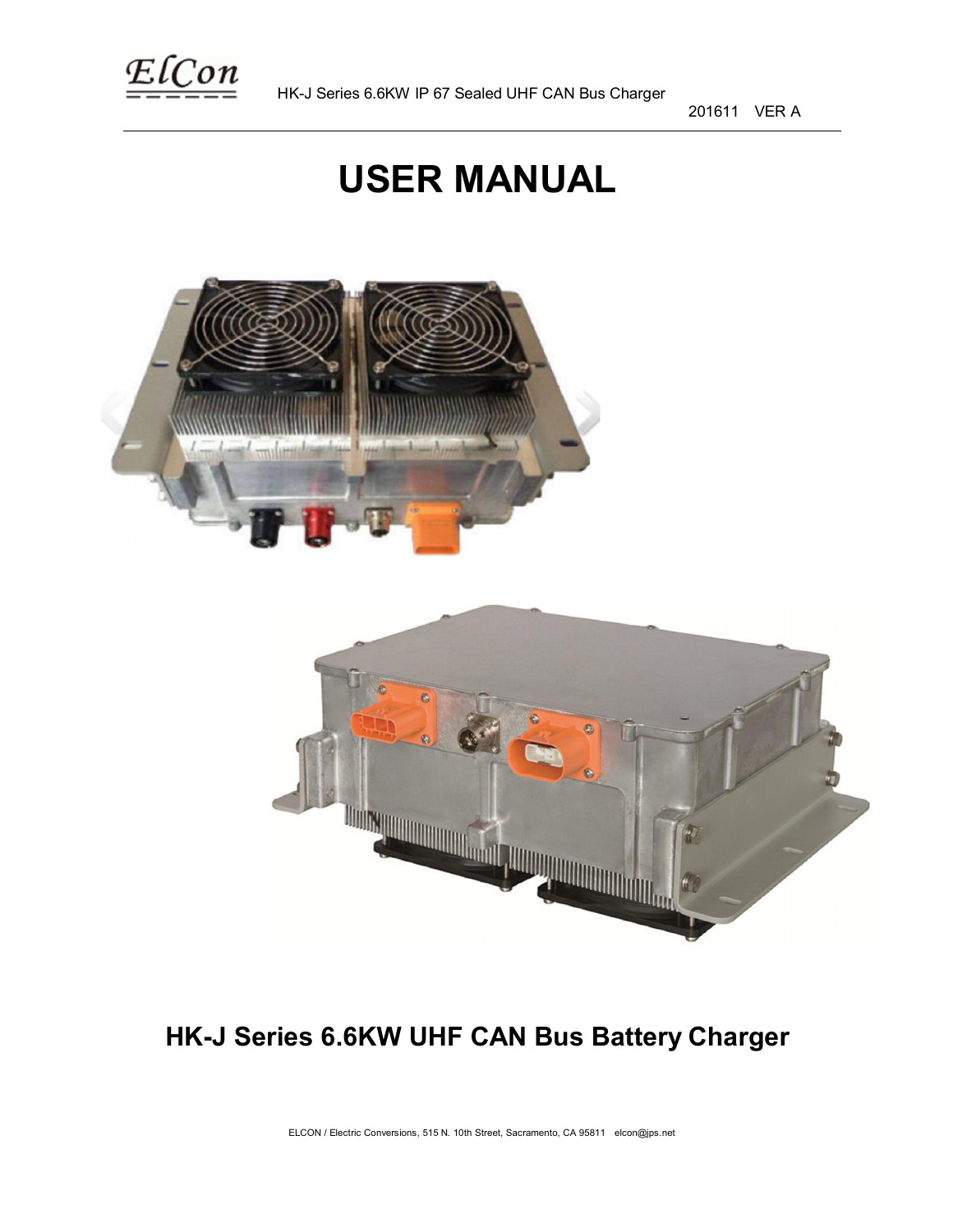

# **1. Overview**

The HK-J series 6.6KW UHF charger was specially designed for charging electric vehicle batteries based on national standards. This product has the advantage of not only high efficiency, small size, high stability and long lifespan, but also high protection grade, high reliability and complete protection. It is definitely an ideal charging solution for electric vehicles.

This charger has a internal heat sensor and can automatically recover from thermal protection. Fully sealed potting process and IP67 protection level ensures no problems in any harsh environment.

Main Features: Fully sealed, fan cooled (water cooling option available)

Reliably works from -35°C to +85°C internal temperature

Internal temperature sensor

Shuts off when internal temperature is over 90°C

IP67 protection level

Works well in short time immersion

# **2. Main Parameters**

| Hardware | DC output Voltage | Max Output | Lead Acid Battery    | Lithium Battery      |
|----------|-------------------|------------|----------------------|----------------------|
|          | Range             | Current    | <b>Charger Model</b> | <b>Charger Model</b> |
| 48V80A   | 18-68VDC          | 80A        | HK-J-48-80           | HK-J-H66-80          |
| 72V80A   | 25-99VDC          | 80A        | HK-J-72-80           | HK-J-H99-80          |
| 96V64A   | 34-132VDC         | 64A        | HK-J-96-64           | HK-J-H132-64         |
| 144V46A  | 50-198VDC         | 46A        | HK-J-144-46          | HK-J-H198-46         |
| 312V20A  | 110-440VDC        | 20A        | HK-J-312-20          | HK-J-H440-20         |
| 540V12A  | 170-650VDC        | 12A        | HK-J-540-12          | HK-J-H650-12         |

#### **3. Features**

| <b>Items</b>   |                            | Data                          |
|----------------|----------------------------|-------------------------------|
|                | <b>AC Input Range</b>      | AC 90~265V                    |
|                | Frequency                  | 45-65Hz                       |
|                | Input Current              | ≤32A                          |
| Input          | Power Factor               | ≥0.99 Half loading            |
|                | Efficiency                 | ≥93% Full loading             |
|                | <b>Standby Consumption</b> | ≤10W                          |
| Main<br>Output | <b>Output Mode</b>         | CV/CC                         |
|                | Output Voltage             | 6600W @ 220VAC; 3300W@ 120VAC |
|                | <b>CV Accuracy</b>         | ±1%                           |
|                | <b>CC Accuracy</b>         | ±2%                           |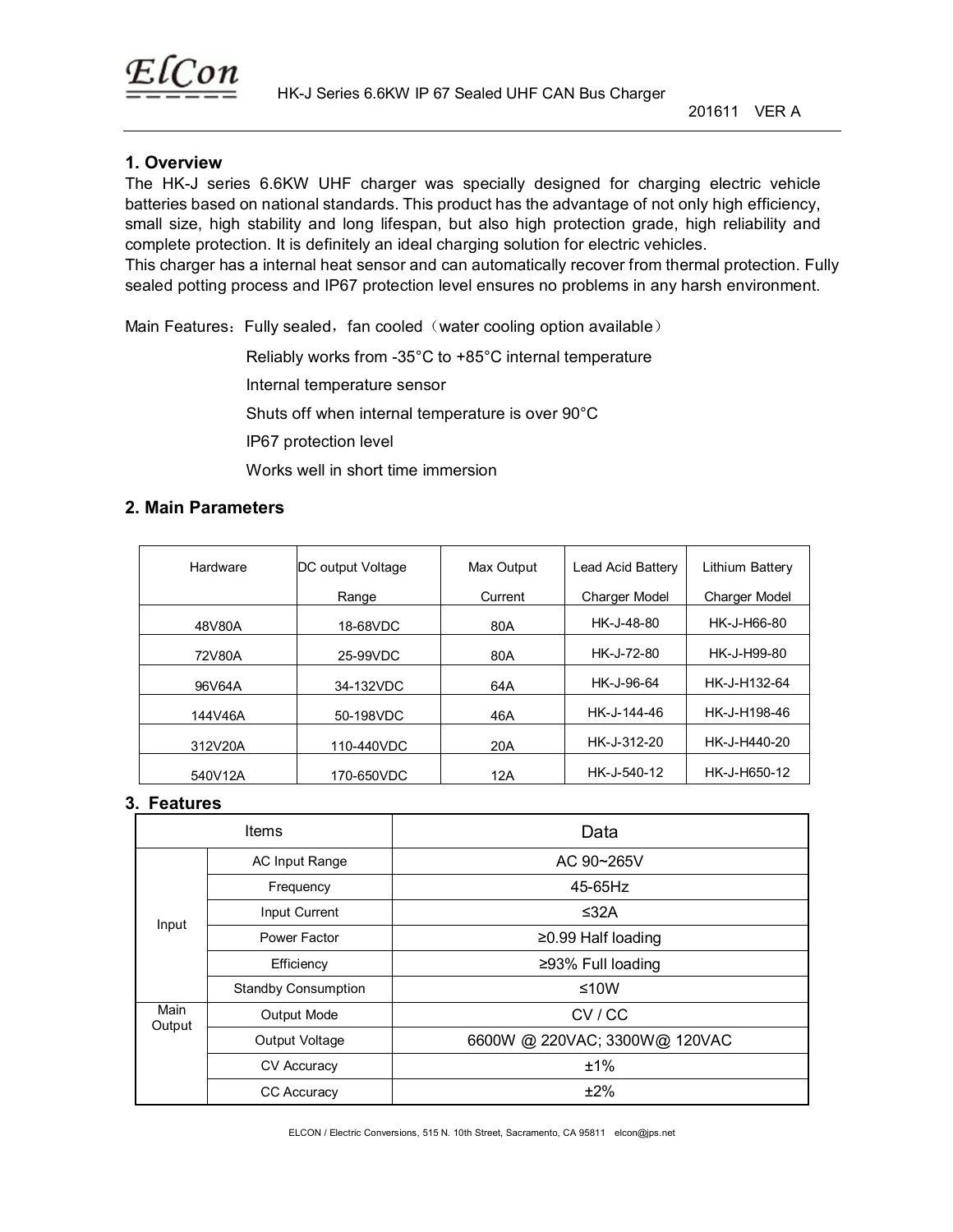

#### HK-J Series 6.6KW IP 67 Sealed UHF CAN Bus Charger

|                          | Ripple Voltage Coefficient | 5%                      |
|--------------------------|----------------------------|-------------------------|
|                          | <b>Output Mode</b>         | <b>CV</b>               |
|                          | Output Voltage             | 13.8V/27.6V             |
| Low<br>Voltage<br>Output | <b>CV Accuracy</b>         | ±1%                     |
|                          | <b>Nominal Current</b>     | 5A                      |
|                          | Max Current                | $5.5A\pm0.5A$           |
|                          | CC Accuracy                | ±2%                     |
|                          | Ripple Voltage Coefficient | $1\%$                   |
| CAN<br>Communic<br>ation | <b>CAN Communication</b>   | Optional                |
|                          | <b>Baud Rate</b>           | 125Kbps、250Kbps、500Kbps |
|                          | <b>Terminal Resistance</b> | NO                      |

#### **4. Protection**

|            | Input Over-voltage Protection                | $AC285 \pm 5V$                                                                                 |
|------------|----------------------------------------------|------------------------------------------------------------------------------------------------|
|            | Input Under-voltage Protection               | AC85±5V                                                                                        |
|            |                                              | Output Over-voltage Protection Stop the output when exceeds + 1% of the maximum output voltage |
|            | Output Under-voltage Protection              | Stop the output when below -5% of the minimum output voltage                                   |
| Protection | <b>Output Over-current Protection</b>        | Stop the output when exceeds + 1% of the maximum output current                                |
|            | Over-temperature Protection                  | Power down from 85 $\Box$ and shut off at 90 $\Box$                                            |
|            | <b>Short-circuit Protection</b>              | Stop Output                                                                                    |
|            | <b>Battery Reverse Connect</b><br>Protection | Fuse Burned-out                                                                                |
|            | Ground Protection                            | ≤100mΩ                                                                                         |
|            | <b>CAN</b> communication Protection          | Automatically stop the output when CAN communication fails                                     |
|            | Power-off Protection                         | YES                                                                                            |

### **5. Safety**

| Safety&Others | Withstand Voltage            | Input to Output: 2000VAC≤20mA<br>Input to Ground: 2000VAC≤24mA<br>Output to Ground: 2000VAC≤20mA, all 1min |
|---------------|------------------------------|------------------------------------------------------------------------------------------------------------|
|               | <b>Insulation Resistance</b> | Input, output, signal terminal to casing $\geq 10M\Omega$<br>Testing Voltage 1000VDC                       |
|               | Electromagnetic Immunity     | GB/T 18487.3-2001<br>11.3.1                                                                                |
|               | Electromagnetic Abusive      | GB/T 18487.3-2001<br>11.3.2                                                                                |
|               | Harmonic Current             | GB.<br>17625.1-2003<br>6.7.1.1                                                                             |
|               | Inrush Starting Current      | ≤24 $A$                                                                                                    |
|               | Current-rise Time            | ≤5S, Overshoot≤5%                                                                                          |
|               | Close Response time          | 100% to10%≤50mS,100% to 0%≤200mS                                                                           |
|               | Anti-Vibration               | $10-25$ Hz Amplitude1.2mm, $25-500$ Hz 30m/s2, 8hrs per direction                                          |
|               | Noise                        | ≤60dB(A Class)                                                                                             |
|               | <b>MTBF</b>                  | 150000H                                                                                                    |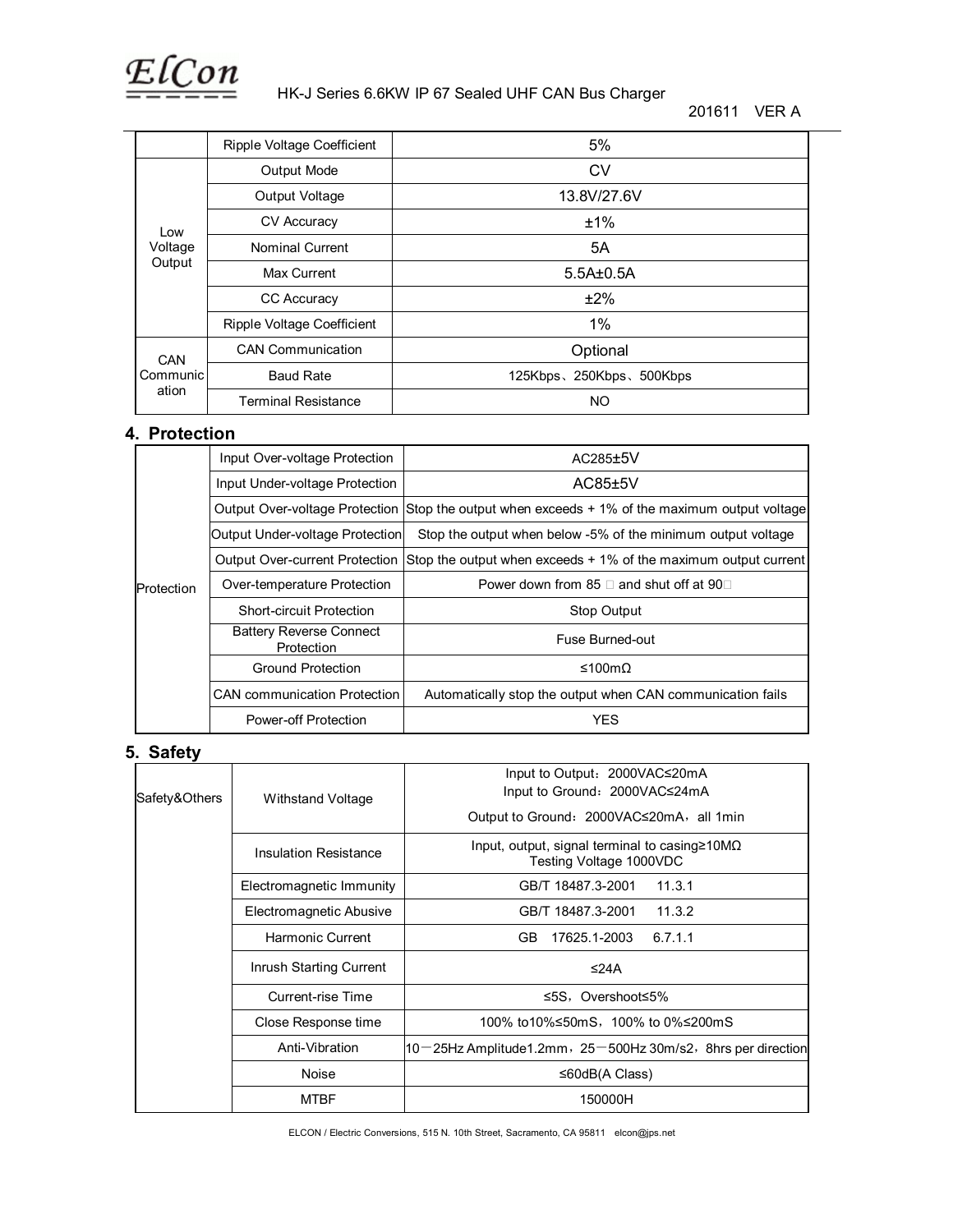

HK-J Series 6.6KW IP 67 Sealed UHF CAN Bus Charger

201611 VER A

| Work Environment    | Relative Temp 5%-95% No condensation |
|---------------------|--------------------------------------|
| Working Temperature | -35⊟ ~ +85⊟                          |
| Storage Temperature | $-55 \Box \sim +100 \Box$            |

# **6. Installation Dimensions and Connector Definition**

 **6.1.1 Installation Dimensions (Fan Cooling) Nominal Voltage 144V and below:** 

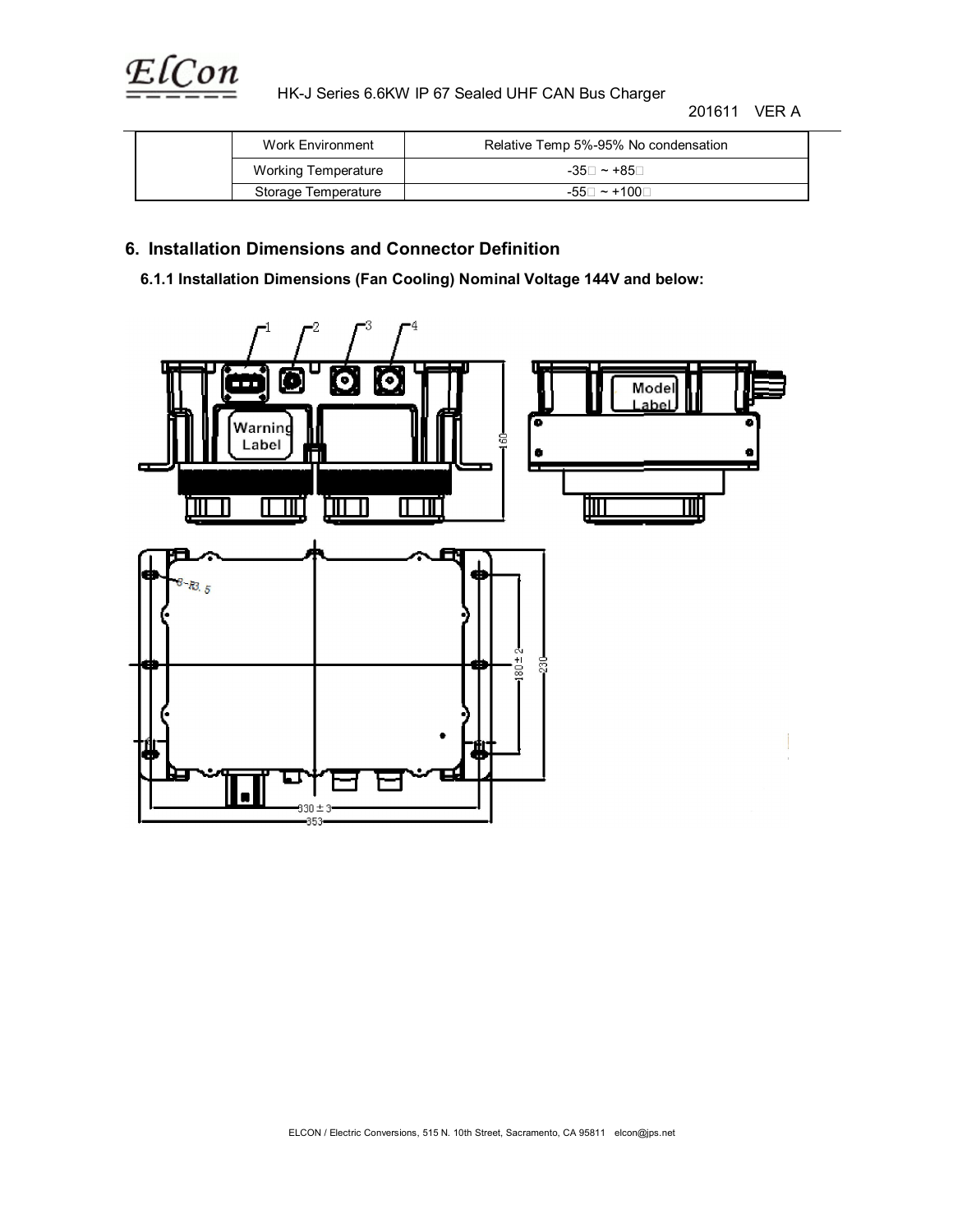

201611 VER A

# **6.1.2 Installation Dimensions (Liquid Cooling)**





# **6.2 Interface Definition**

| S. N.               | Terminal           | Name Terminal Definition | Male<br>Connector    | <b>Female Connector</b> | Ver.         |
|---------------------|--------------------|--------------------------|----------------------|-------------------------|--------------|
|                     |                    | A: NULL Line             |                      |                         |              |
| 1                   | Charger's AC Input | B: GND Line<br>C:        | XXC106-EV-P3Z        | <b>XXC106-EV-S3T</b>    | <b>XINXI</b> |
|                     |                    | Fire Line                |                      |                         |              |
|                     |                    | A-CAN L.                 |                      |                         |              |
|                     |                    | B-CAN H,                 |                      | XXC103-EV-S6TC          | <b>XINXI</b> |
| 2<br>Signal Control |                    | C-CAN GND.               | XXC103-EV-P6ZC       |                         |              |
|                     |                    | $D-12V+$ ,               |                      |                         |              |
|                     |                    | $E-12V-$                 |                      |                         |              |
|                     |                    | F-Enable.                |                      |                         |              |
|                     | Charger's DC       |                          |                      |                         |              |
| 3                   | Output             | Positive                 | DY6-1ZP(180°)        | DY6-1TY(180°)           | <b>XINXI</b> |
|                     | Charger's DC       |                          |                      |                         |              |
| 4<br>Output         |                    | Negative                 | DY6-1ZP $(90^\circ)$ | DY6-1TY(90°)            | <b>XINXI</b> |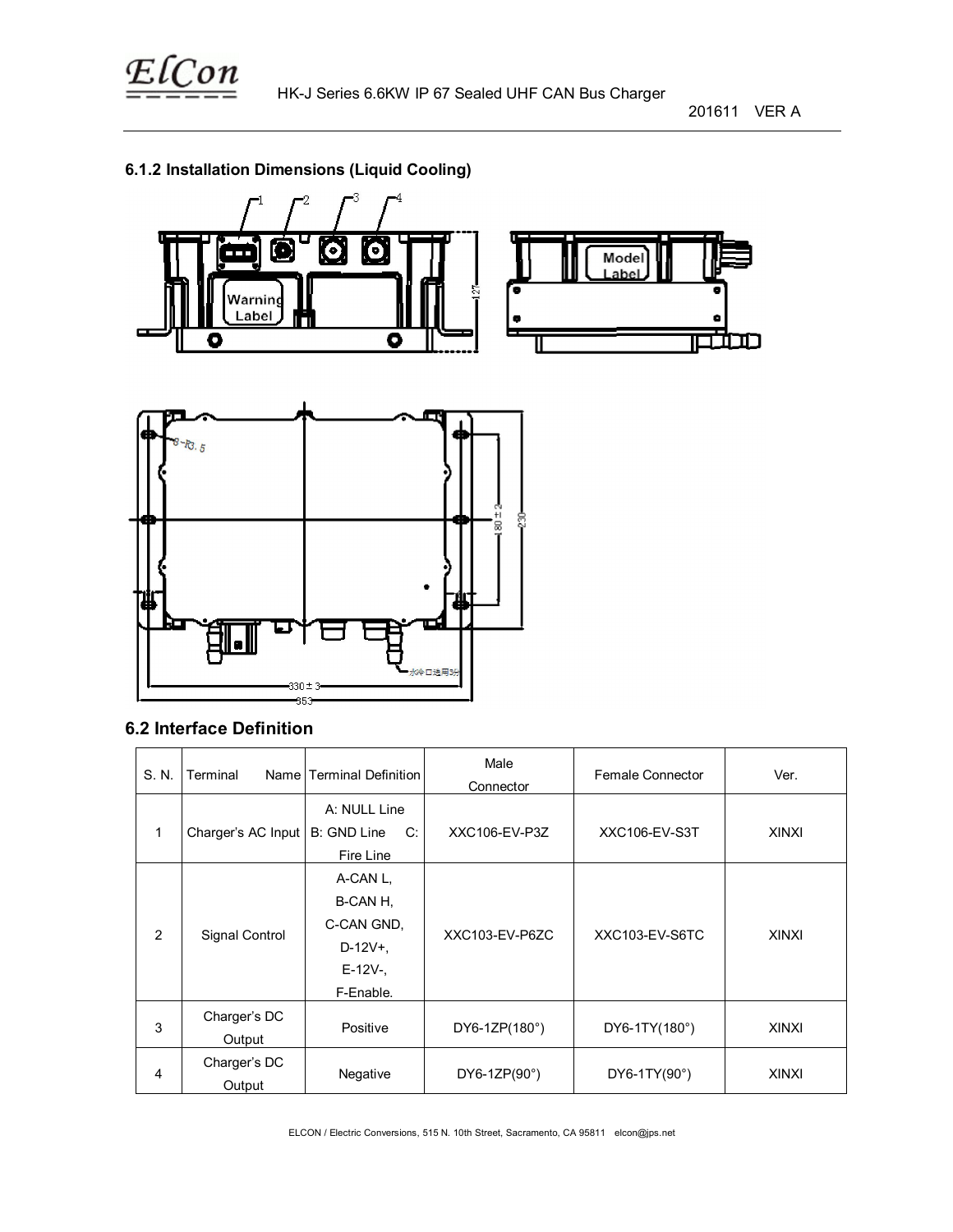

201611 VER A

# **6.3 Installation Dimensions (Fan Cooled) Nominal Voltage above 312V, 540v:**







# **6.4 Interface Definition**

| S. N.          | Name<br>Terminal       | <b>Terminal Definition</b>                                      | Male Connector | <b>Female Connector</b> | Ver.         |
|----------------|------------------------|-----------------------------------------------------------------|----------------|-------------------------|--------------|
|                | Charger's AC<br>Input  | A-Null line,<br>B- GND<br>C-Fire Line,                          | XXC103-EV-P4ZA | XXC103-EV-S4TA          | <b>XINXI</b> |
| $\overline{2}$ | Signal Control         | A-CANL,<br>B-CANH,<br>C-CANGND, D-12V+,<br>$E-12V-$<br>F-Enable | XXC103-EV-P6ZC | XXC103-EV-S6TC          | <b>XINXI</b> |
| 3              | Charger's DC<br>Output | A-Positive<br><b>B-Negative</b>                                 | XXC103-EV-P4ZB | XXC103-EV-S4TB          | <b>XINXI</b> |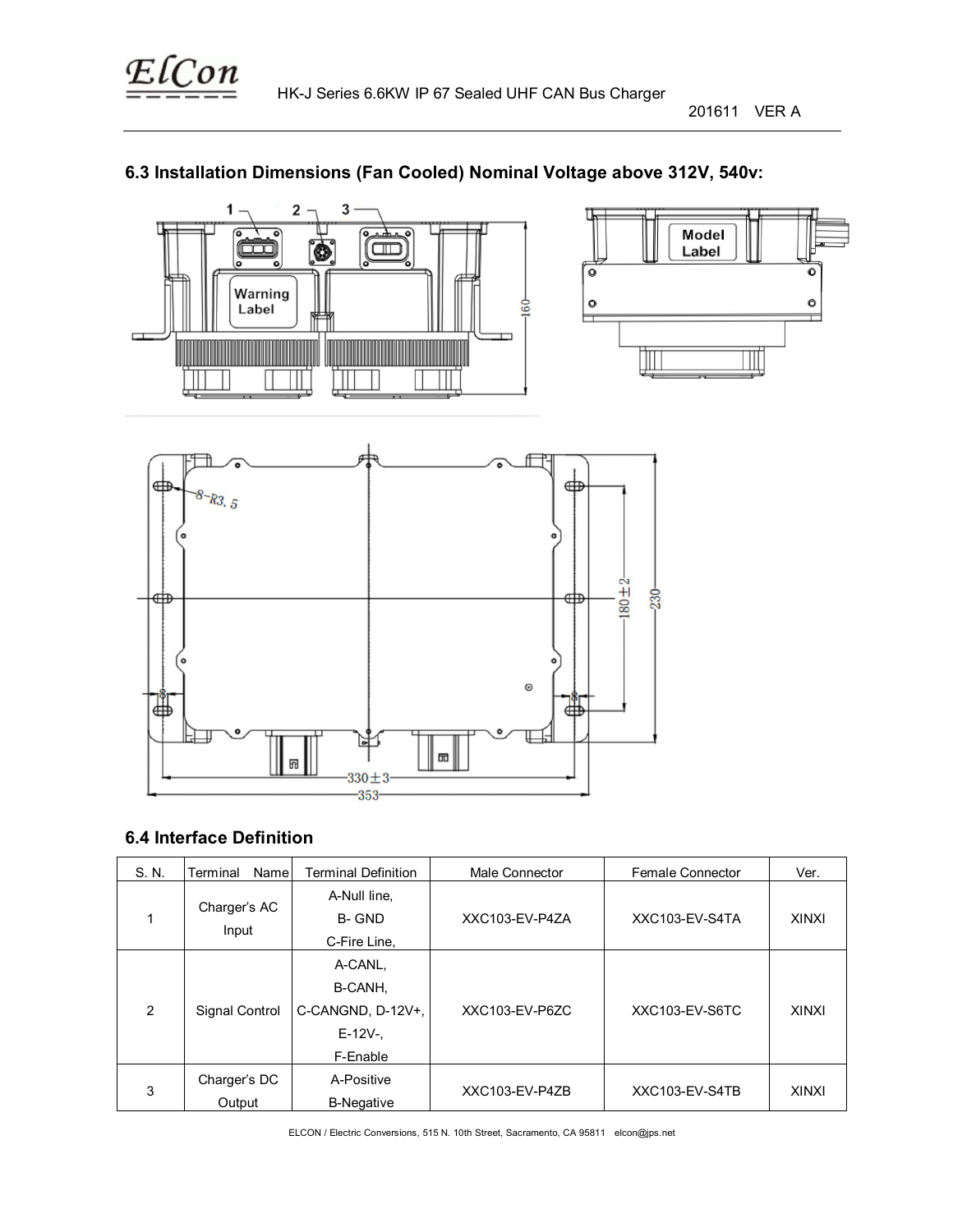

# **6.5 Enable Control**



# **7. LED Colors**

# **1). Initial State**

Red Off Green Off Red Off Green Off Red Off Green Off Red Off Green Off

# **2). Charging State**

Red Off Red Off Red Off Red Off Red Off Red Off Red Off Red Off

# **3). Stand-by State**

Green Off Green Off Green Off Green Off Green Off Green Off Green Off Green Off

# **4). Fault State**

| Red Green Red Green ·····················Other error status word error |  |
|------------------------------------------------------------------------|--|
|                                                                        |  |
|                                                                        |  |
|                                                                        |  |
|                                                                        |  |
| Green Red Green Red  Wrong Hardware                                    |  |
|                                                                        |  |

# **8. Schematic diagram and the efficiency curve**

# **8.1 Schematic Diagram**